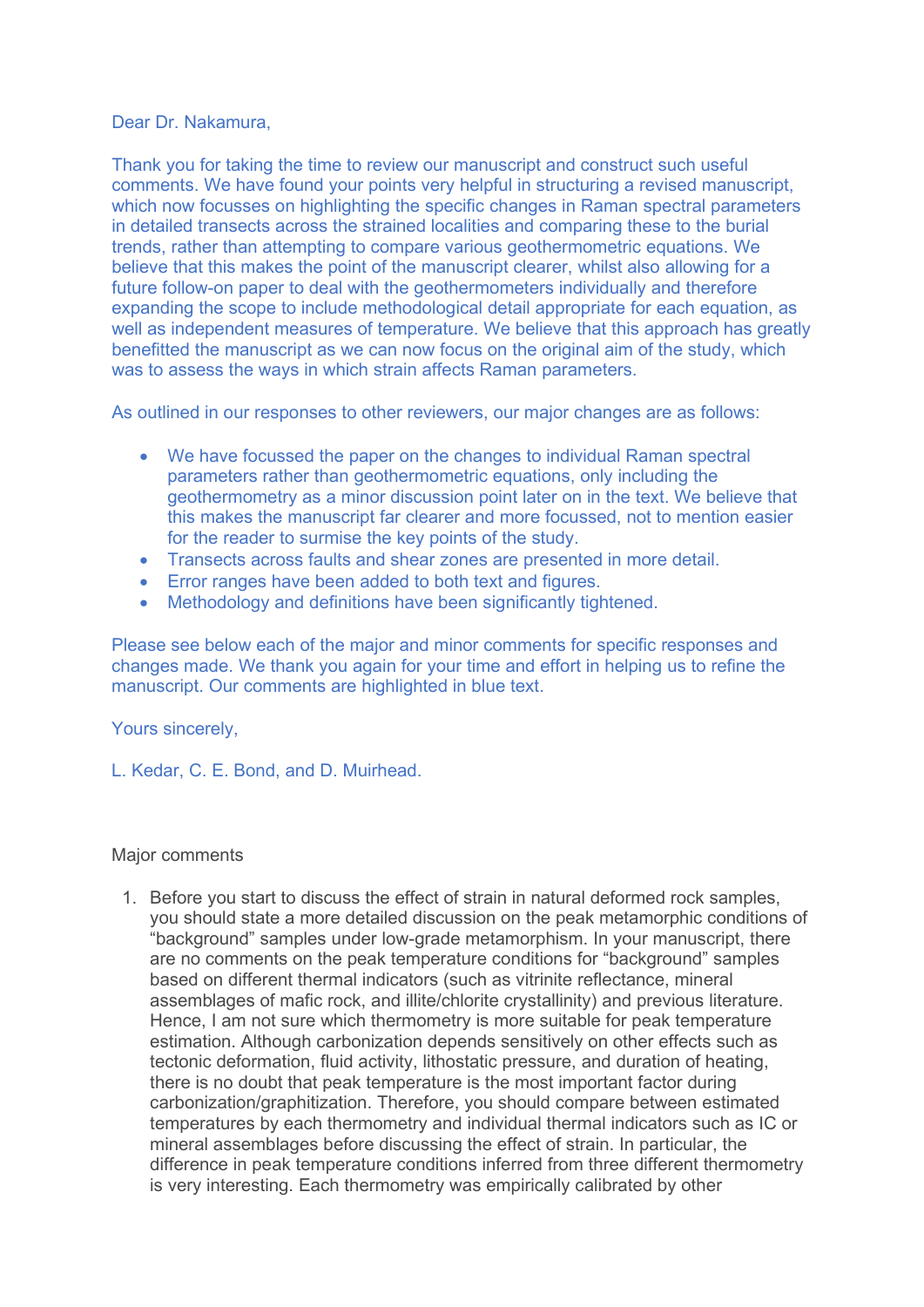temperature estimations at different localities. This difference might be the key to understanding the effect of other factors including the tectonic deformation during carbonization.

Thank you for this thoughtful comment. We accept that in an ideal world, there would have been at least one method used to independently estimate peak temperature. However, as a result of time, funding, and travel restrictions, we were unable to carry out any of the additional methods listed above. This is part of our reasoning for omitting the geothermometer comparison from the revised manuscript, as we believe that putting it into a dedicated paper in future which deals with these independent temperature measurements would do it greater justice. We do, however, refer to estimated peak temperatures calculated using burial depths obtained from previous literature (Lines 379-382)

2. Three thermometers you applied are optimized for "dispersed" organic material in pelitic rocks, not marl or carbonate rocks. In general, the chemical structure of organic material (i.e., type II kerogen) in carbonate rocks is largely different from that of organic material (i.e., type III kerogen) derived from terrigenous sediments such as pelitic or psammitic rocks. Therefore, you should discuss the effect of precursor material between carbonate rocks and pelitic rocks before discussing the effect of strain.

Please see the previous comment: such precise detail could be easily discussed in a future dedicated paper dealing with the geothermometers as a focus to the study. Our main aim of the revised manuscript is to focus on the ways in which individual Raman spectral parameters deviate from any observed burial trend in locally strained samples, and how these changes are distributed throughout fine-scale transects across zones of high strain.

3. If the estimated temperatures reflected true burial temperatures, the peak temperatures inferred from Lahfid thermometry are inappropriate because it was calibrated in the range between ~200 and 320 degrees C (see a calibration line in figure 4 by Lahfid et al. 2010). Most estimated temperatures (~100-200 degrees C) you demonstrated in Figure 7 are out of calibration range. In addition, I am not sure why you did not apply for Rahl's thermometry in your study area. Please describe the reason why you select three thermometry.

The original reason for comparing the various geothermometers was to see how they were affected in zones of high strain, rather than being too concerned with the exact temperature values produced by the equations over the complete sequence. However, we appreciate that this could introduce more uncertainty into the results. We therefore think that our revised manuscript – in which we focus mainly on changes in the individual parameters rather than comparing geothermometers – is a more meaningful way to present our results.

4. In L213-215: It should be borne in mind that the significant decrease in ID/IG ratio by Nakamura et al. (2015) and Kirilova et al. (2018) was observed under brittle deformation of "fully ordered" graphite, not amorphous carbon and coal. Other literature mainly treated amorphous carbon or coal as a starting material to assess the change in ID/IG ratio during deformation. The crystallinity of starting material is completely different. Therefore, I think it is problematic to compare between the spectral evolution of graphite by deformation and that of coal and organic material.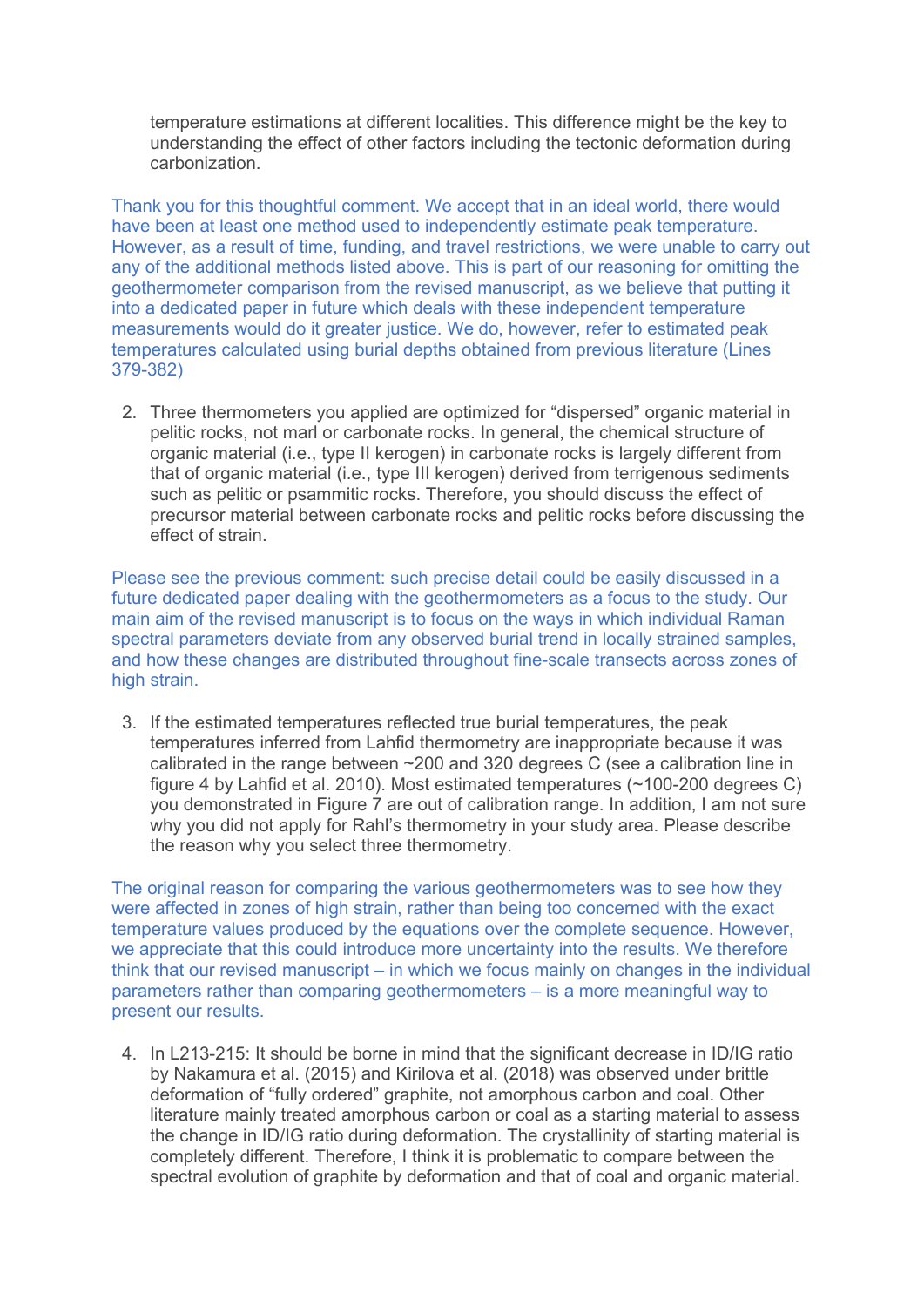It was never our intention to directly compare these different starting materials to one another as we realise that they are indeed completely different, so we are grateful that you have pointed out the fact that this is how it comes across. We have endeavoured to clarify that these situations are incomparable in the figure caption for Figure 4, where we believe the confusion has arisen. This is why Part (a) of Figure 4 has two trend lines: one for amorphous carbon and one for a more crystalline starting material.

5. Raman measurement using a powder sample is a good method to avoid polishing damage during making thin sections. However, it is difficult to recognize the laser damage on the OM surface. According to Nakamura et al. (2019), irradiationinduced depressions of 1.02-3.71 μm are observed at powers of > 0.7mW. Your measurement settings (<3mW) during micro-Raman spectroscopy are slightly higher than the threshold of laser irradiation we found (~1mW). In general, the registrability of laser irradiation is dependent on the crystallinity of OM and laser wavelength. Your samples are much weaker than the natural OM we analyzed. Hence, it is necessary for more careful analysis to avoid laser-induced heating and amorphization during measurements. It should keep in mind that down-shifting of D and G bands occur easily by laser-heating.

Thank you for pointing this out – we made an error in the writing of the methodology and actually used only 10% laser power which equated to 0.3mW at the sample surface. Therefore, burning was not an issue. We have corrected the text to reflect this (Line 241).

6. L35: Before you comment on the fold-thrust systems, it is better to discuss on the "ductile deformation" may enhance recrystallization of natural OM (See Ross and Bustin, 1990 and Bustin et al. 1995).

Thank you for highlighting this; we believe we discuss ductile deformation in sufficient detail in our description of the outcrops (e.g. Lines 206 to 219). See also Kedar et al. (2020).

Sincerely,

Yoshihiro Nakamura

Geological Survey of Japan, AIST

### Specific comments

L13: I am not sure which parameter you indicate. Please indicate the four most common Raman spectral parameters and ratios in this sentence.

These have now been added (Lines 11-12): "…the most common Raman spectral parameters (peak width, Raman band separation) and ratios (intensity and area) change…"

L15: Please specify the D, G band, IG/IG, FWHM [d], Raman band Separation, and R2 ratio.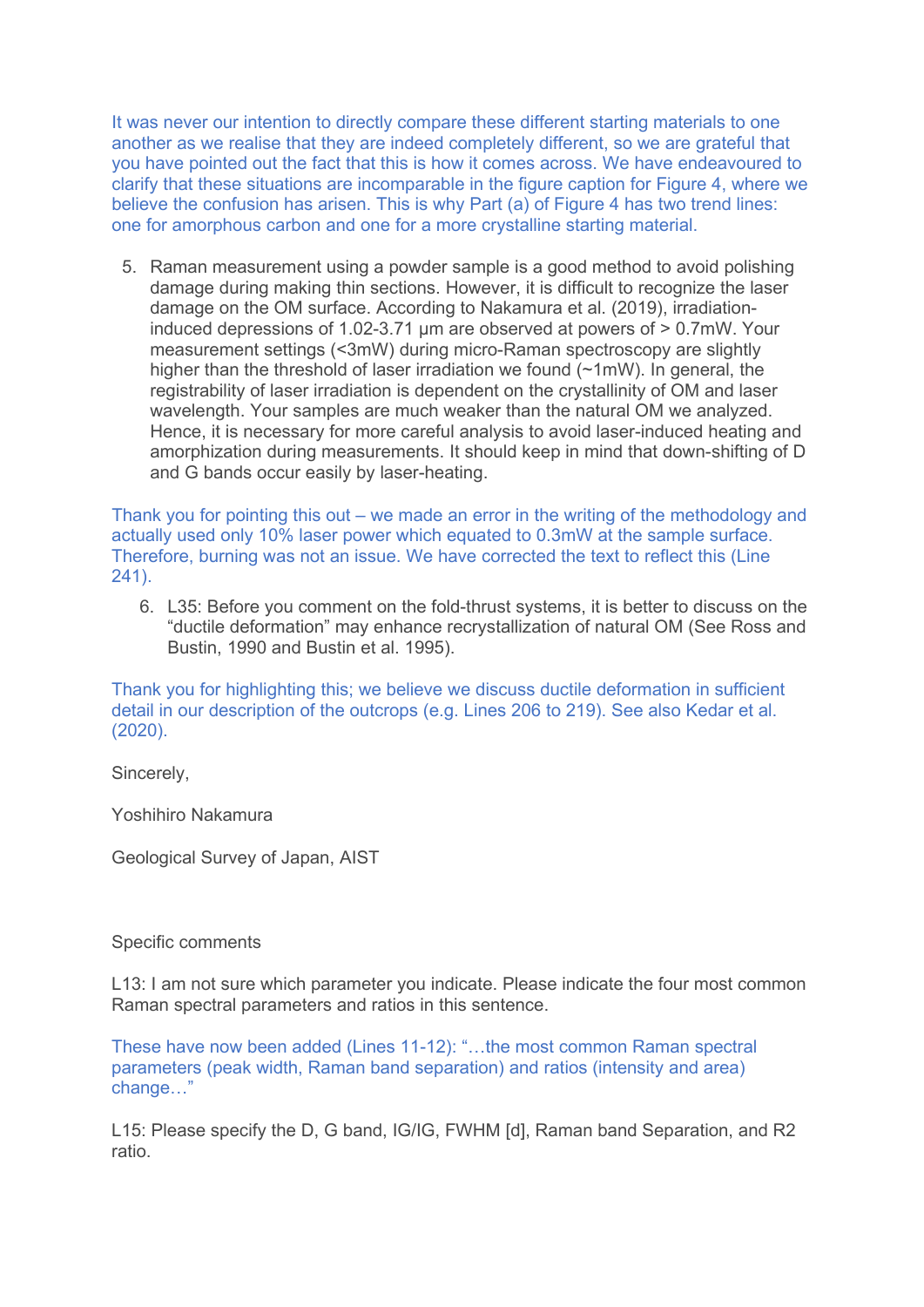See above comment.

L21: upto  $\Rightarrow$  up to

Thank you for pointing out this mistake

L27: Ferrari and Robertson (2001) is inappropriate for reference. This paper discussed on wavelength dependence of Raman spectra of amorphous carbon under excitation from NIR to UV lasers.

Thank you for highlighting this oversight. The reference has been removed from this sentence.

L43:  $I_D/I_G$ , I[D]/I[G] or R1 ratio are more commonly used.

Thank you. We have chosen the notation to be consistent with Kedar et al. (2020).

L44: peak area ratio (R2) => peak area ratio [R2 ratio = D1 band / (D1 + D2 + G bands)]

As the R2 ratio is defined in more detail later, we felt that to define it to this extent here would read clumsily.

L84: It is difficult to recognize the "level of strain" in natural rocks. Have you ever found more quantitative strain markers in your rock samples (grain size distribution of recrystallized quartz or strain marker such as Radiolaria)? Your classification "background" and "strained" is hard to understand for readers including referees. Please revise to be clearer.

This was also highlighted by J. Rahl in his comments – we have added a more detailed description as to how background vs. strained samples were defined (lines 99-124). It was harder to quantify the strain levels in the rocks than, for example, in our 2020 paper (Carbon ordering in an aseismic shear zone: implications for Raman geothermometry and strain tracking, Kedar et al., 2020), where the shear zone in question occupied a single lithological unit. In the current manuscript, several faults and shear zones involve multiple lithologies, and therefore most sampling was based on judgement in the field. This strategy is better explained in the additional text mentioned above.

L92-93; If so, it is better to describe the detailed occurrences of dispersed organic materials in background and strained rock samples.

Thank you for this suggestion. A comment has been added to Line 133 which reads, "most organic material was located between calcite grains and within seams of insoluble material."

L161-164: Effect of ductile and brittle deformation in natural rock samples is very important to assess the strain-induced carbonization or amorphization of natural OM. Please state more detailed comments how ductile and brittle deformation took place.

It is beyond the scope of this study to fully analyse how the deformation took place on multiple scales and is only mentioned in Section 3.2 to provide some context when describing the samples analysed.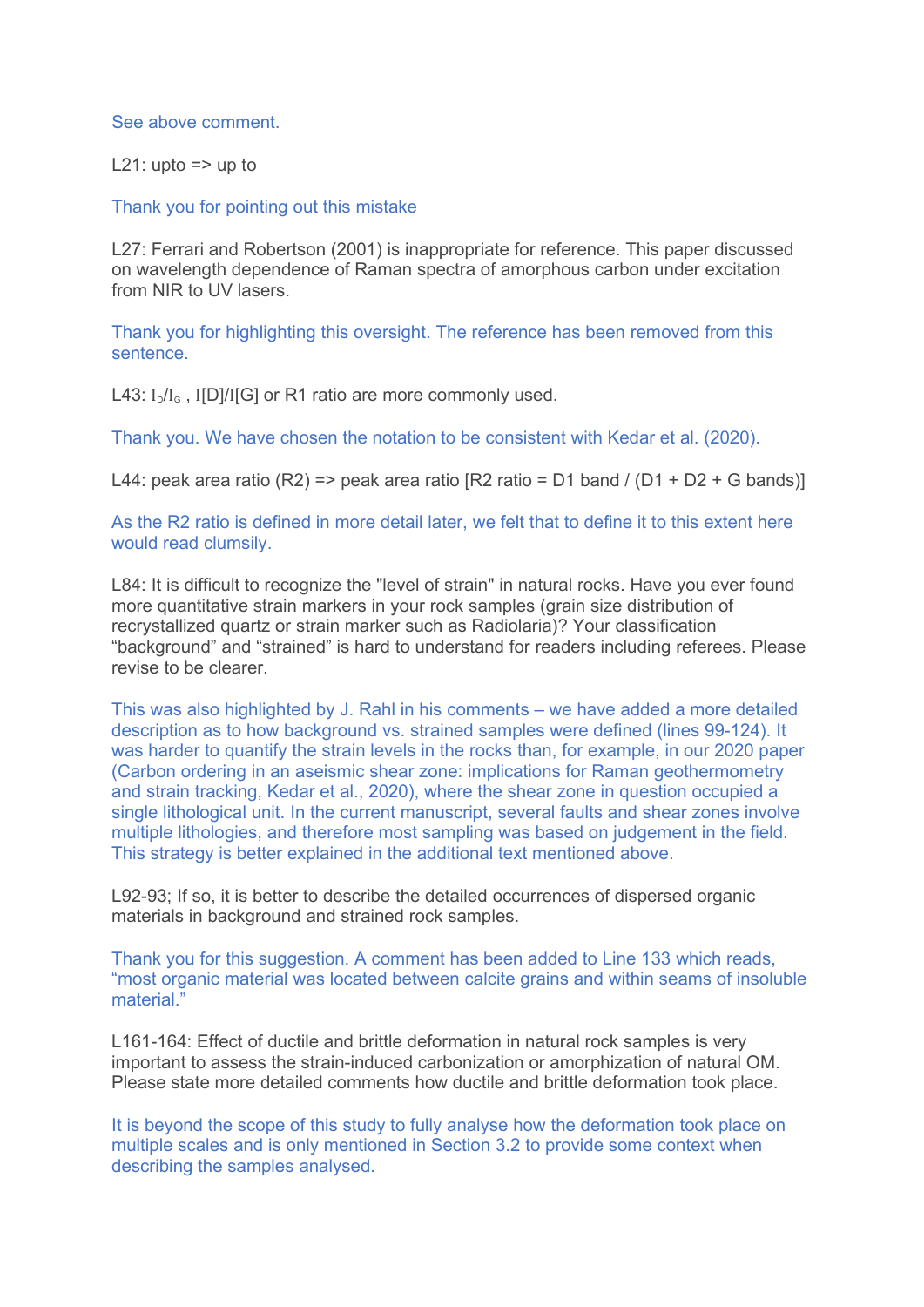L186-192: Peak deconvolution and fitting function are strictly defined by each equation. For Kouketsu equation, the peak temperature (= D1 band FWHM) fluctuates drastically depending on whether the D4 band at 1250 cm-1 is fixed or not. Hence, it is very important to follow the recommended method.

Thank you for highlighting this. Now that our paper focusses on the individual parameters changing with strain rather than comparing different geothermometers, it is worth bearing this point in mind for any future paper which might focus on the thermometers themselves.

L200:  $cm_{-1} = 5 cm_{-1}$ 

# Well noticed!

L209: kerogen-like carbon is not commonly used. Amorphous carbon? In addition, Beyssac et al. never comments on carbonization in this paper. It is better to refer to other papers such as Levine, (1993) and Oberlin, Bonnamy, & Rouxhet, (1999). See Levine, J.R., (1993). Coalification: The Evolution of Coal as Source Rock and Reservoir Rock for Oil and Gas. In Law, B.E., & Rice, D.D., (Eds.), Hydrocarbon from Coal, 38 (pp. 39–77) and Oberlin, A., Bonnamy, S., & Rouxhet, P.G., (1999). Colloidal and supermolecular aspect of carbon. In Thrower P.A., & Radovic L.R., (Eds.), Chemistry and Physics of Carbon, 26 (pp. 1–148). New York: Marcel Dekker, Inc.

Thank you for these suggestions and advice. "Kerogen-like" has been changed to "amorphous" (Line 279), and we have followed up on the correct citations.

L250-253: This is not the equation I know! Please explain why you change the parameter from RA1 to R2 ratio.

The two ratios – although not exactly the same – are similar in that they both deal with peak areas. The intent was to investigate how the thermometer results would change with strain and so exact results were not considered too important. However, the Lahfid equation is now not included (see above comments).

L269-275: Please add one sigma error bar in your figures. Your figures are unkind to readers and referees when I check the variation of Raman data between background and strained rock samples. If possible, please add the table in your manuscript.

#### Error bars have been added to figures where appropriate.

L329: The change in ID/IG ratio is much complex process. According to comparison between natural Organic material and pyrolysis samples by Nakamura et al. (2019), the  $I_0/I_0$  ratio shows both trends in increase and decrease with increasing peak temperatures (Figure 5d). On the other hand, simple pyrolysis experiment suggests that the OM shows a systematic increase in the ID/IG ratio with increasing pyrolysis temperature and heat treatment time (Figure 7d).

We are aware that ID/IG changes are indeed complex and likely to be impacted by multiple factors, as you suggest. There is a lifetime of study in this field! We have added the suggested work as a citation (Line 397).